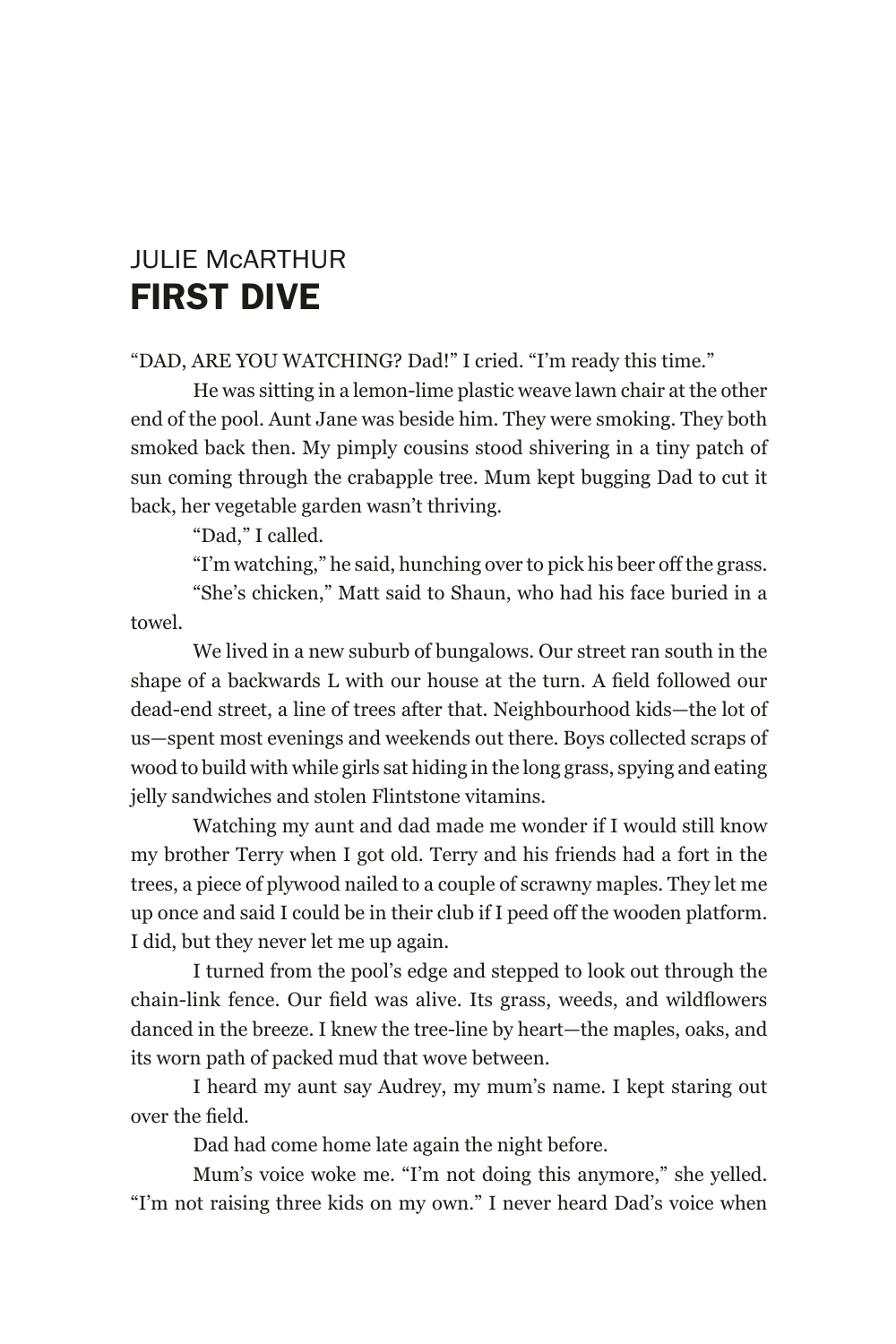they argued. I sneaked out of bed and crouched by my door to peek around its frame. Mum was holding a small suitcase, the one she took to Arizona when Granny died. "If it's not work, it's the bar," she cried. "The kids need you. I need you." The front door opened and closed.

In the morning Terry took off to meet friends at the arcade. Sometimes he stayed out all day.

I asked Dad where Mum had gone.

"A motel," he said. "She'll be home later."

"When, later?"

"Tonight," he said.

It was getting dark and my bathing suit was almost dry.

A couple of people on our street had pools when Dad decided to dig the summer before. He let us play in the hole before he fitted it with pale blue lining for the shallow end, dark for the deep. A white metal edge bordered the pool with square concrete slabs and a foot of grass thereafter. Nothing fancy—no slide or diving board.

I turned and saw Dad dipping a small plastic tray in the water. He used it to test the chlorine levels.

"I want to help," I said, scurrying over.

I held the tray while he eye-dropped one liquid into the left side and another two drops into the right. I held my fingers over the tray's openings and gave it a few shakes before handing it back.

"Looks good," he said and poured its contents—yellow and pink—onto the grass.

I walked back to the deep end, sat, and dangled my feet in the water. When the ripples stopped, I saw something shiny on the bottom. Dad had thrown money—mooses, beavers, and sailboats—into the pool last week for Terry's birthday party.

The cousins were on the other side of the fence, hanging upside down from our rusted swing set. Mum wanted it gone before the baby came.

"Boys," Aunt Jane hollered. "If you're not going back in, go get changed."

 "Fine," Matt said. He jumped off and plodded to the back door of our house. Shaun followed.

I don't remember my uncle, but Aunt Jane had a boyfriend two summers before. His name was Kevin and he looked like the lumberjack from those cereal commercials. He would fill his dump truck with water and let